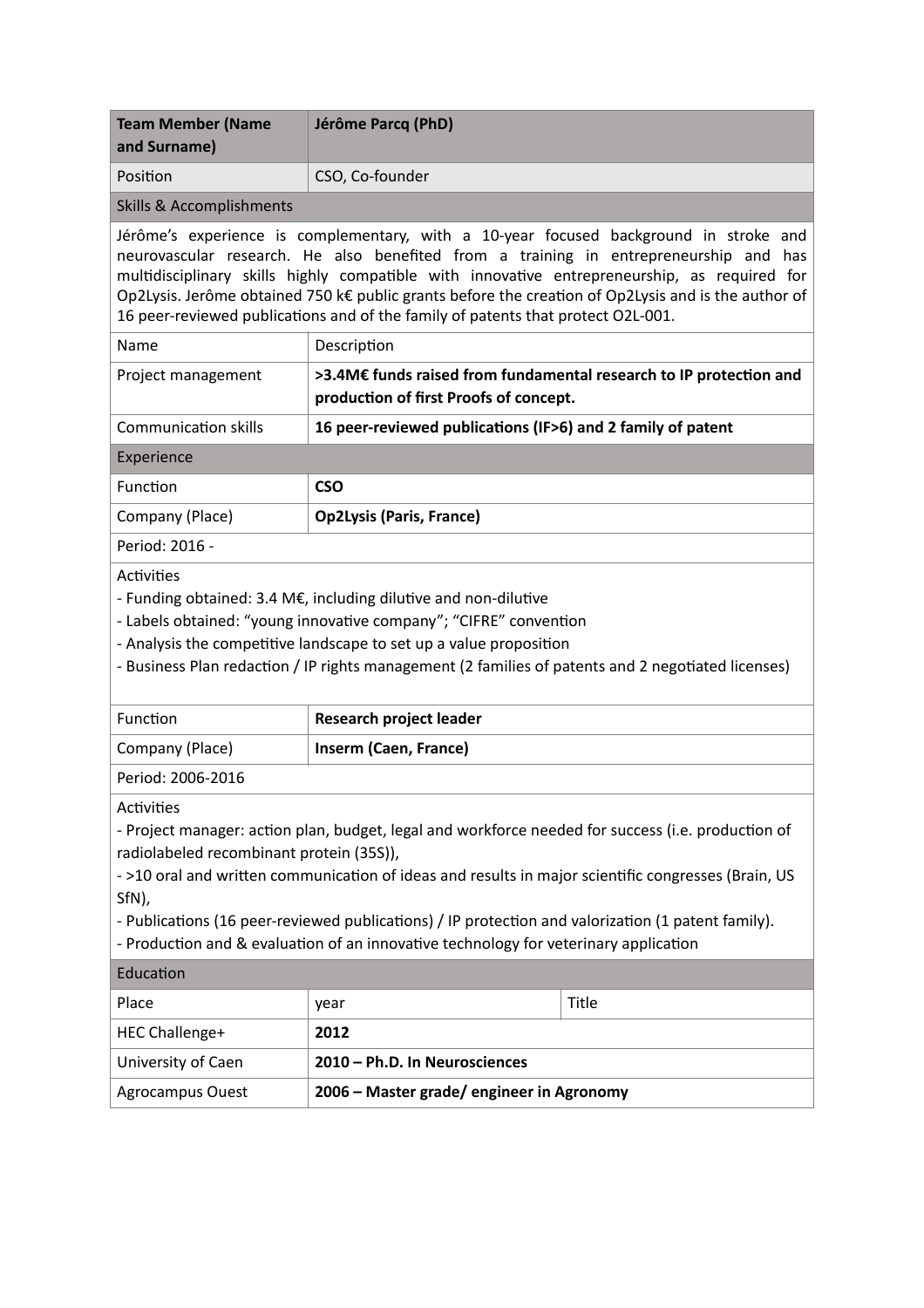| <b>Team Member (Name</b><br>and Surname) | <b>Christophe Gaudin (M.D.)</b> |
|------------------------------------------|---------------------------------|
| Position                                 | CEO, co-funder                  |

Skills & Accomplishments

Christophe's track record with a successful 20-year drug development experience in pharma industry at Sanofi - including international registration (US, EU and Japan) of anti-thrombotic blockbusters (Plavix®, Lovenox®) for ischemic diseases such as heart attack and of a new chemical entity (Multaq®) for the treatment of patients with atrial fibrillation - is a perfect fit to the purpose of the proposed development structure dedicated to O2L-001. Christophe is the author of 60 peerreviewed publications and 13 use patents.

| Name                                                                                                                                                                                                                                                                                                                        | Description                                                                                                                                                                                                                                                                                                                  |  |  |
|-----------------------------------------------------------------------------------------------------------------------------------------------------------------------------------------------------------------------------------------------------------------------------------------------------------------------------|------------------------------------------------------------------------------------------------------------------------------------------------------------------------------------------------------------------------------------------------------------------------------------------------------------------------------|--|--|
| <b>Business Growth</b>                                                                                                                                                                                                                                                                                                      | Contribution to the successful growth of a leading pharmaceutical<br>Company in the cardiovascular and thrombosis (CV&T) field - a<br>portfolio of more than 7 Billion € in yearly sales.                                                                                                                                    |  |  |
| Clinical development                                                                                                                                                                                                                                                                                                        | Successful worldwide registration of new chemical entities (NDA) and<br>Life Cycle Management (LCM) indications of blockbusters, including<br>Plavix, Lovenox, Multaq                                                                                                                                                        |  |  |
| Discussions with Health<br>Authorities                                                                                                                                                                                                                                                                                      | Broad experience in interactions with Health Authorities, mainly in<br>US, Europe and Japan (pre-IND and end of phase I or II meetings at<br>FDA, review of CTD/NDA and questions and answers, FDA Advisory<br><b>Committees, CHMP scientific advices and hearings, PMDA official</b><br>meetings, and other local agencies) |  |  |
| Experience                                                                                                                                                                                                                                                                                                                  |                                                                                                                                                                                                                                                                                                                              |  |  |
| Function                                                                                                                                                                                                                                                                                                                    | <b>CEO</b>                                                                                                                                                                                                                                                                                                                   |  |  |
| Company (Place)                                                                                                                                                                                                                                                                                                             | <b>Op2Lysis (Boulogne-Billancourt, France)</b>                                                                                                                                                                                                                                                                               |  |  |
| Period 2016-ongoing                                                                                                                                                                                                                                                                                                         |                                                                                                                                                                                                                                                                                                                              |  |  |
| <b>Activities</b><br>Company creation and fundraising up to 3.4 $M\epsilon$ , including dilutive and non-dilutive<br>Chair of Strategic Committee and communication with shareholders<br>Hired a team of 2+ employees and co-managed the advancement of the project to ensure delivery<br>on time with the resources raised |                                                                                                                                                                                                                                                                                                                              |  |  |
|                                                                                                                                                                                                                                                                                                                             |                                                                                                                                                                                                                                                                                                                              |  |  |
| Function                                                                                                                                                                                                                                                                                                                    | Increasing responsibilities from Clinical research Director to Vice-<br>President, Head of cardiovascular and thrombosis clinical<br>investigations, Global Project Head, and Head of Early Development,<br><b>Cardiovascular and Fibrosis Research Unit</b>                                                                 |  |  |
| Company (Place)                                                                                                                                                                                                                                                                                                             | Sanofi (Chilly Mazarin, France)                                                                                                                                                                                                                                                                                              |  |  |
| Period: 1997-2017                                                                                                                                                                                                                                                                                                           |                                                                                                                                                                                                                                                                                                                              |  |  |

## Activities

Increasing drug development responsibilities to allow worldwide access of patients to life-saving drugs in then cardiovascular and thrombosis therapeutic area. Matrix and direct management of international multi-site teams, including partner companies. Successful lead of R&D development projects, broad experience in interactions with Health Authorities in US, EU and Japan